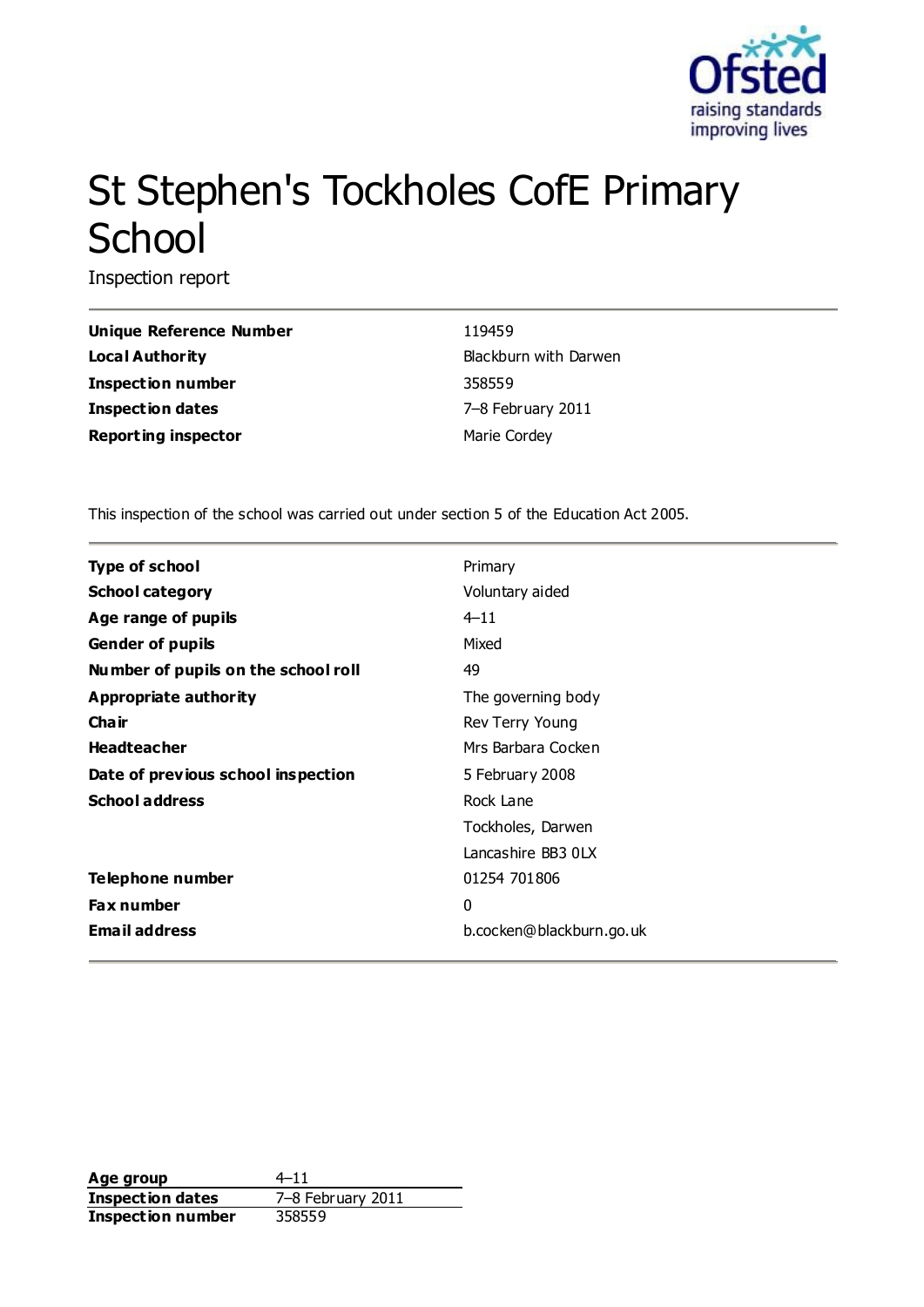The Office for Standards in Education, Children's Services and Skills (Ofsted) regulates and inspects to achieve excellence in the care of children and young people, and in education and skills for learners of all ages. It regulates and inspects childcare and children's social care, and inspects the Children and Family Court Advisory Support Service (Cafcass), schools, colleges, initial teacher training, work-based learning and skills training, adult and community learning, and education and training in prisons and other secure establishments. It assesses council children's services, and inspects services for looked after children, safeguarding and child protection.

Further copies of this report are obtainable from the school. Under the Education Act 2005, the school must provide a copy of this report free of charge to certain categories of people. A charge not exceeding the full cost of reproduction may be made for any other copies supplied.

If you would like a copy of this document in a different format, such as large print or Braille, please telephone 0300 123 4234, or email **[enquiries@ofsted.gov.uk](mailto:enquiries@ofsted.gov.uk)**.

You may copy all or parts of this document for non-commercial educational purposes, as long as you give details of the source and date of publication and do not alter the documentation in any way.

To receive regular email alerts about new publications, including survey reports and school inspection reports, please visit our website and go to 'Subscribe'.

Royal Exchange Buildings St Ann's Square Manchester M2 7LA T: 0300 123 4234 Textphone: 0161 618 8524 E: **[enquiries@ofsted.gov.uk](mailto:enquiries@ofsted.gov.uk)**

W: **[www.ofsted.gov.uk](http://www.ofsted.gov.uk/)**

© Crown copyright 2011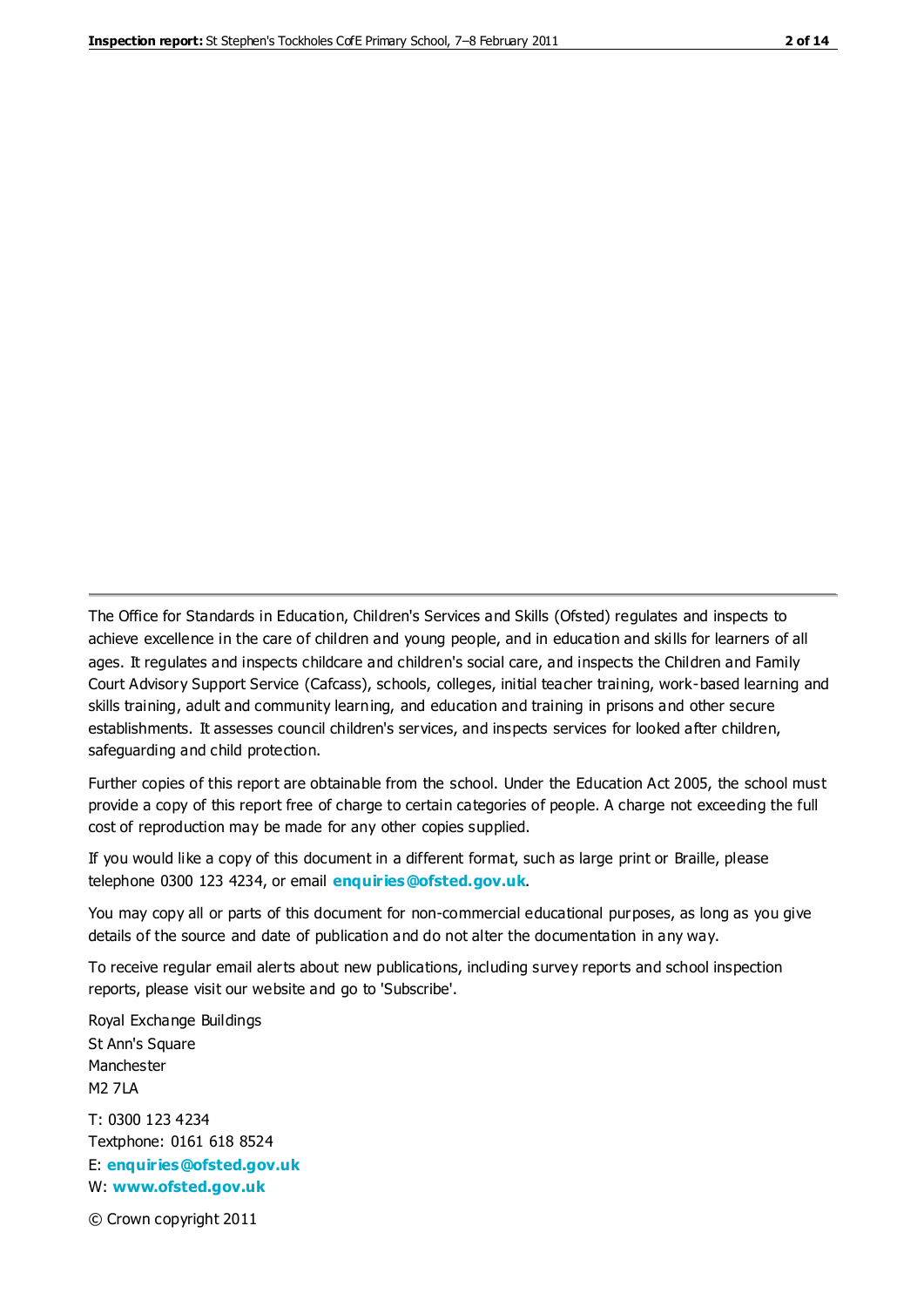# **Introduction**

This inspection was carried out by one additional inspector. The inspector visited four lessons and observed two teachers. The inspector held meetings with members of the governing body, staff and groups of pupils. The inspector observed the school's work and looked at documentation, including the school's self-evaluation evidence, the school improvement plan and internal and external monitoring reports of the school's work. The inspector analysed 16 questionnaires completed by parents and carers and those completed by pupils and staff.

The inspector reviewed many aspects of the school's work. She looked in detail at a number of key areas.

- $\blacksquare$  How well pupils achieve, particularly in writing.
- $\blacksquare$  How effective teaching is in engaging and challenging all pupils in the mixed-age classes.
- How well children achieve in the Early Years Foundation Stage.
- The contribution of leaders and managers to improving pupils' outcomes.

## **Information about the school**

The school is much smaller than most primary schools. The proportion of pupils known to be eligible for free school meals is below average. The number of pupils with special educational needs and/or disabilities is above average. The vast majority of pupils are from White British backgrounds.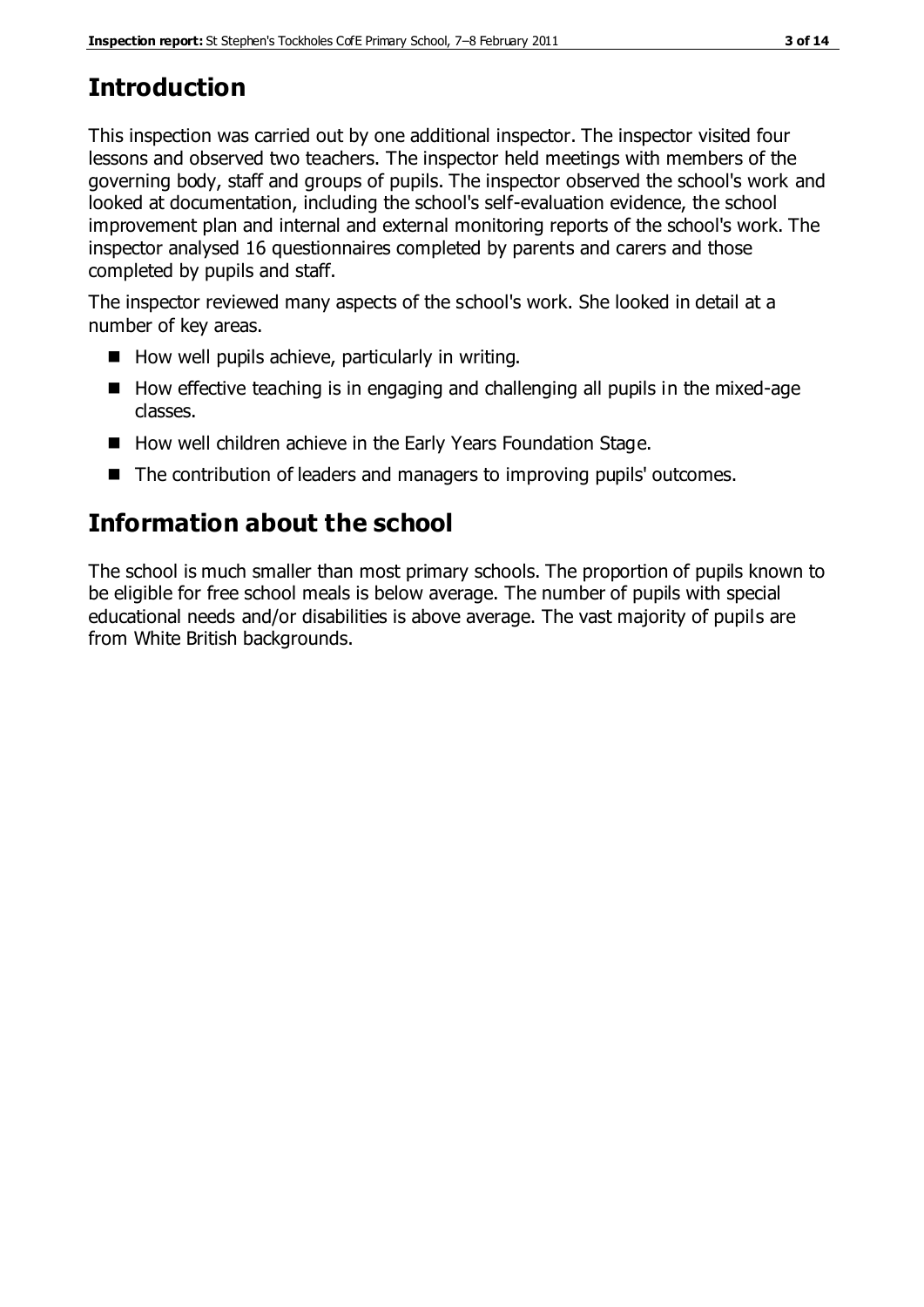**Inspection grades: 1 is outstanding, 2 is good, 3 is satisfactory, and 4 is inadequate** Please turn to the glossary for a description of the grades and inspection terms

### **Inspection judgements**

| Overall effectiveness: how good is the school?  | ◚ |  |
|-------------------------------------------------|---|--|
| The school's capacity for sustained improvement |   |  |

#### **Main findings**

This is a good school. Pupils thrive on the outstanding care and support they receive and this is reflected in their good behaviour and thoughtful care for others. They grow in confidence because of the excellent support for their welfare; particularly pupils with special educational needs and/or disabilities. Pupils thoroughly enjoy school life and their attendance rates are high. Their parents and carers appreciate the respect and value that the school places on their children. Pupils are vigilant ambassadors for adopting healthy lifestyles: they take full advantage of the many sporting opportunities available and enjoy the nutritious, tasty school dinners.

Pupils are eager to learn and good quality teaching helps them to secure above average attainment by the time they leave school at the end of Year 6. Attainment for the moreable pupils is rising because of the school's focus on providing more challenge in lessons, and the high expectations of all staff. Attainment in writing is lower than in reading and mathematics. The school's new, rigorous assessment procedures have identified the key features of pupils' writing which require improvement. The content of pupils' writing is good but is often let down by weaker elements such as incorrect grammar, punctuation or spelling. In the younger classes, opportunities to develop writing are sometimes missed.

Children settle down happily in the Reception class because they receive a warm welcome and are well prepared for school life. Reception children's skills are developed well and they make good progress, although their writing is not as strong as, for example, their reading or number skills.

Leaders have a good understanding and knowledge of their school; they know what the strengths are as well as what they need to do to improve the school's performance. They recognise the need to involve staff and the governing body more in improvement planning. Staff and the governing body are fully committed to supporting school improvement but have not had enough opportunities to be involved at the planning stage so that they can help to measure the effectiveness of the school's actions. The school has maintained pupils' above average attainment, been successful in improving attendance and provides an exciting, varied curriculum that is enjoyed by all pupils. Consequently, the school's capacity to sustain improvement is good.

#### **What does the school need to do to improve further?**

- Raise attainment, especially in writing, by:
	- focusing more on improving the quality of pupils' handwriting, the presentation of their work, spelling, punctuation and grammar
	- making optimal use of opportunities to practise writing skills.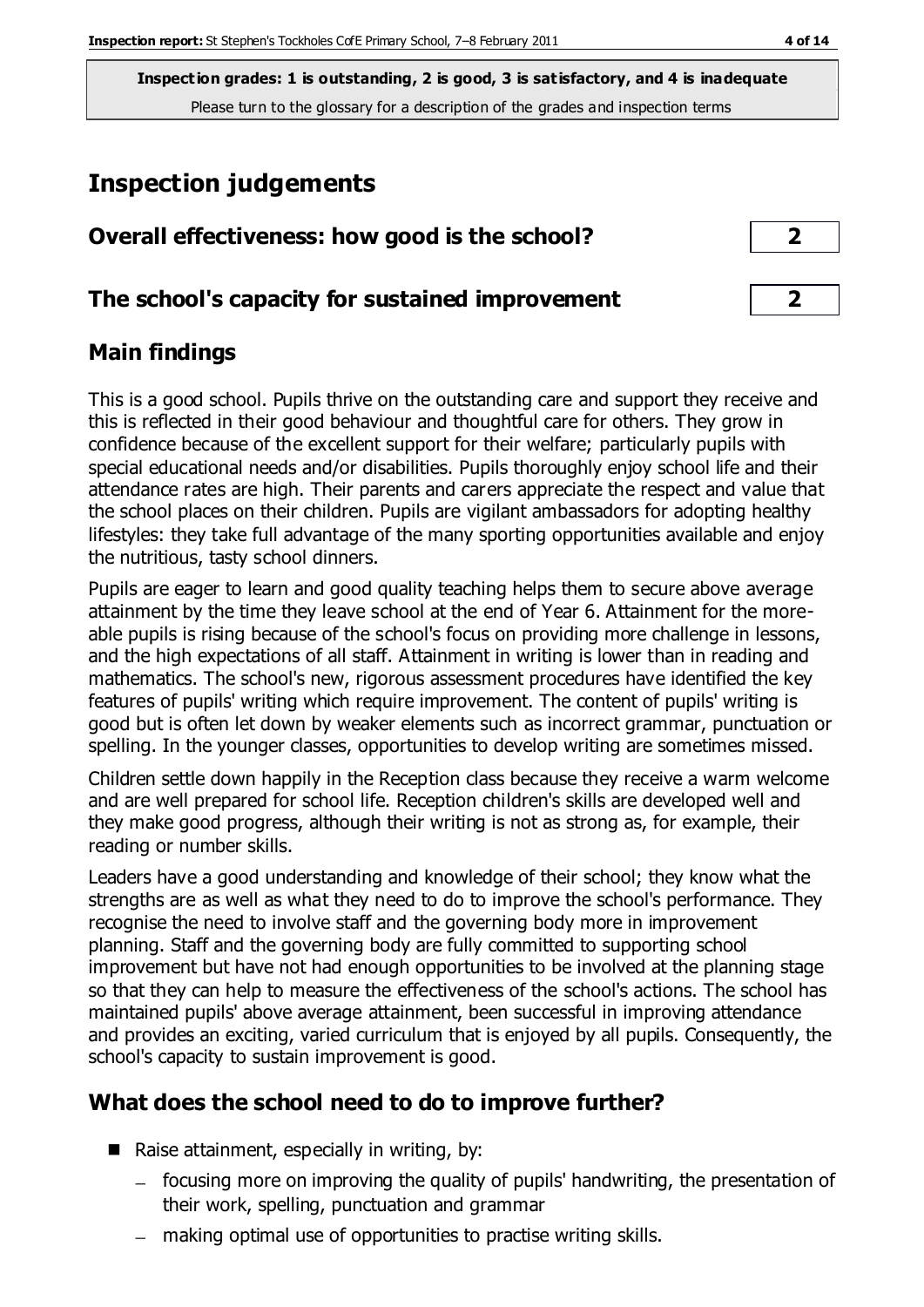**Inspection grades: 1 is outstanding, 2 is good, 3 is satisfactory, and 4 is inadequate** Please turn to the glossary for a description of the grades and inspection terms

- Improve the quality of school improvement planning by:
	- ensuring that all staff and governors can measure the effectiveness of actions to improve the school's performance.

#### **Outcomes for individuals and groups of pupils 2**

On entry to Reception, children's skills, vary considerably each year but are mostly broadly typical for their age. Pupils thoroughly enjoy learning when they take part in practical activities and when they are given opportunities to discuss their learning. In one class, pupils were eager to talk to each other about a fairy tale that had stimulated them. They were proud and delighted when they could refine their ideas and explore different options before coming to well-prepared conclusions. When there are fewer opportunities for pupils to be practically involved, their progress slows.

A school focus on raising standards in mathematics has led to an improvement in the percentage of pupils attaining at Level 5. Pupils' skills in writing are beginning to rise, although some writing in their books shows that they have not significantly improved their grammar and spelling. Learning and progress are good for all pupils, including those with special educational needs and/or disabilities.

Pupils' positive attitudes, and their politeness and courtesy, reflect their good spiritual, social, cultural and social development. They have a keen sense of right and wrong and celebrate the achievements of people from different walks of life because they are taught to be aware of, and to understand, diverse cultures. The school is developing links with a local school with a contrasting population to further enhance pupils' cultural development. Pupils say they feel safe and like coming to school because everyone is friendly. They relish the many positions of responsibility available and, because the school acts on most of their suggestions, they appreciate the value of their contributions to improving school life. They also relish their work in the community, whether it is their chosen fund-raising campaigns, for example, sponsoring an orphan in Rwanda, or presenting concerts for the village residents.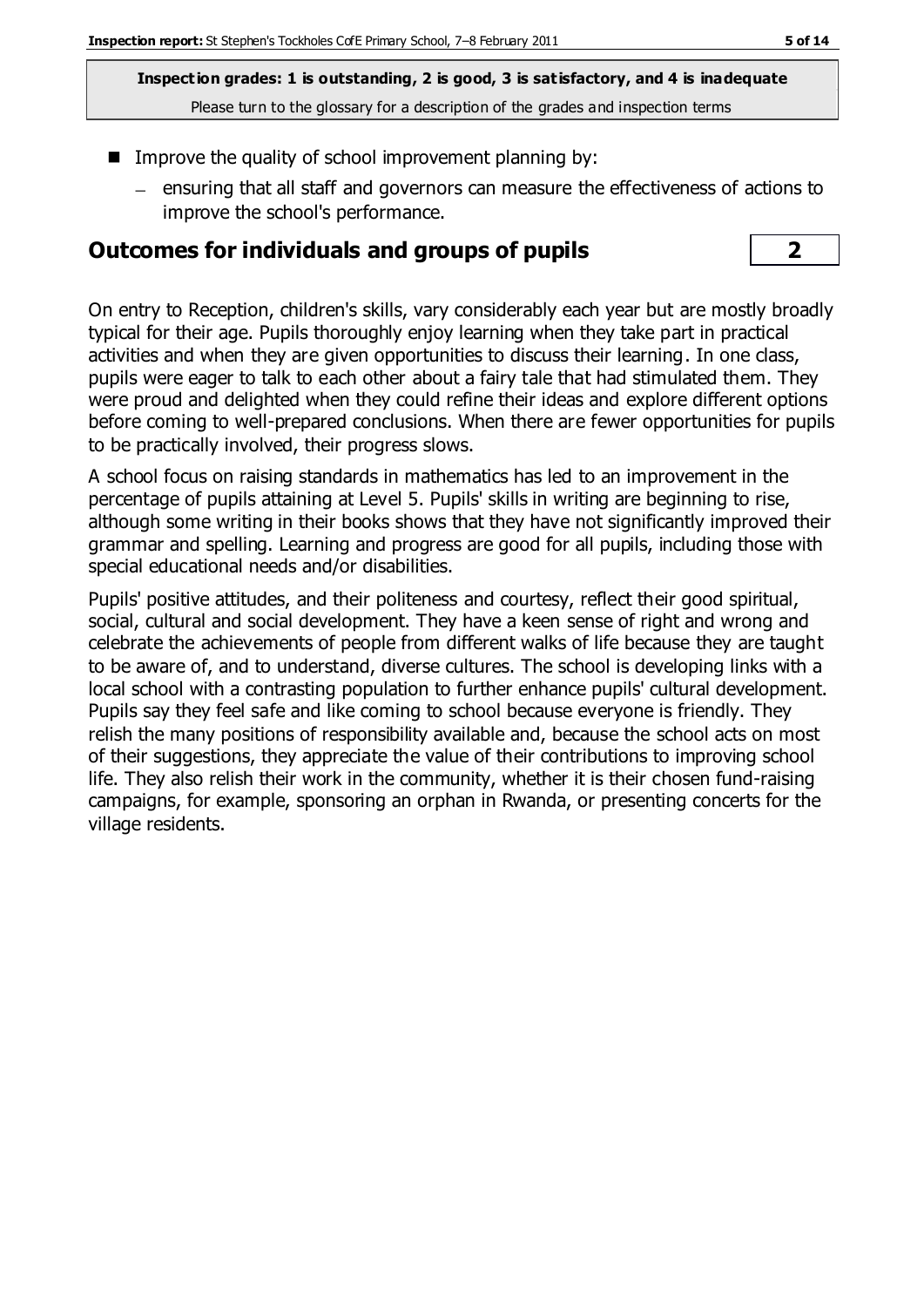**Inspection grades: 1 is outstanding, 2 is good, 3 is satisfactory, and 4 is inadequate**

Please turn to the glossary for a description of the grades and inspection terms

These are the grades for pupils' outcomes

| Pupils' achievement and the extent to which they enjoy their learning                                                     |                |
|---------------------------------------------------------------------------------------------------------------------------|----------------|
| Taking into account:<br>Pupils' attainment <sup>1</sup>                                                                   | 2              |
| The quality of pupils' learning and their progress                                                                        | $\mathcal{P}$  |
| The quality of learning for pupils with special educational needs and/or disabilities<br>and their progress               | $\mathcal{P}$  |
| The extent to which pupils feel safe                                                                                      | $\overline{2}$ |
| Pupils' behaviour                                                                                                         | 2              |
| The extent to which pupils adopt healthy lifestyles                                                                       | 1              |
| The extent to which pupils contribute to the school and wider community                                                   |                |
| The extent to which pupils develop workplace and other skills that will contribute to<br>their future economic well-being |                |
| Taking into account:<br>Pupils' attendance <sup>1</sup>                                                                   |                |
| The extent of pupils' spiritual, moral, social and cultural development                                                   | 2              |

<sup>1</sup> The grades for attainment and attendance are: 1 is high; 2 is above average; 3 is broadly average; and 4 is low

#### **How effective is the provision?**

Lessons are carefully planned to meet the needs of the different ages, abilities and interests of pupils in each class. Support staff are used well to teach in classes, small groups and with individuals. This ensures that pupils with special educational needs and/or disabilities are appropriately supported and challenged to achieve their targets. Teachers are beginning to focus more on improving pupils' writing skills in order to raise attainment. Occasionally, when the teacher speaks for too long, pupils' engagement and concentration wavers. Good relationships are evident in classes and around school. Teachers' good use of assessment enables them to set work at the right level to challenge all pupils and to help them reach their targets. Most pupils know how to improve their work because of careful and thorough marking but, on occasions, opportunities are missed to use assessment to improve pupils' presentation of their work.

Leaders and governors have concentrated on providing a curriculum that is based on improving pupils' basic skills and is sufficiently enriched to enable pupils to be creative and enjoy learning. This has worked well, because the curriculum reflects the ability and interests of each pupil and pupils have been involved in its planning. Consequently, there are many topics about animals, for instance, which have included development of all the basic skills and, among other subjects, art, history, science, music and modern foreign languages. The curriculum is less effective when it does not take into account what pupils have learned previously, especially in writing.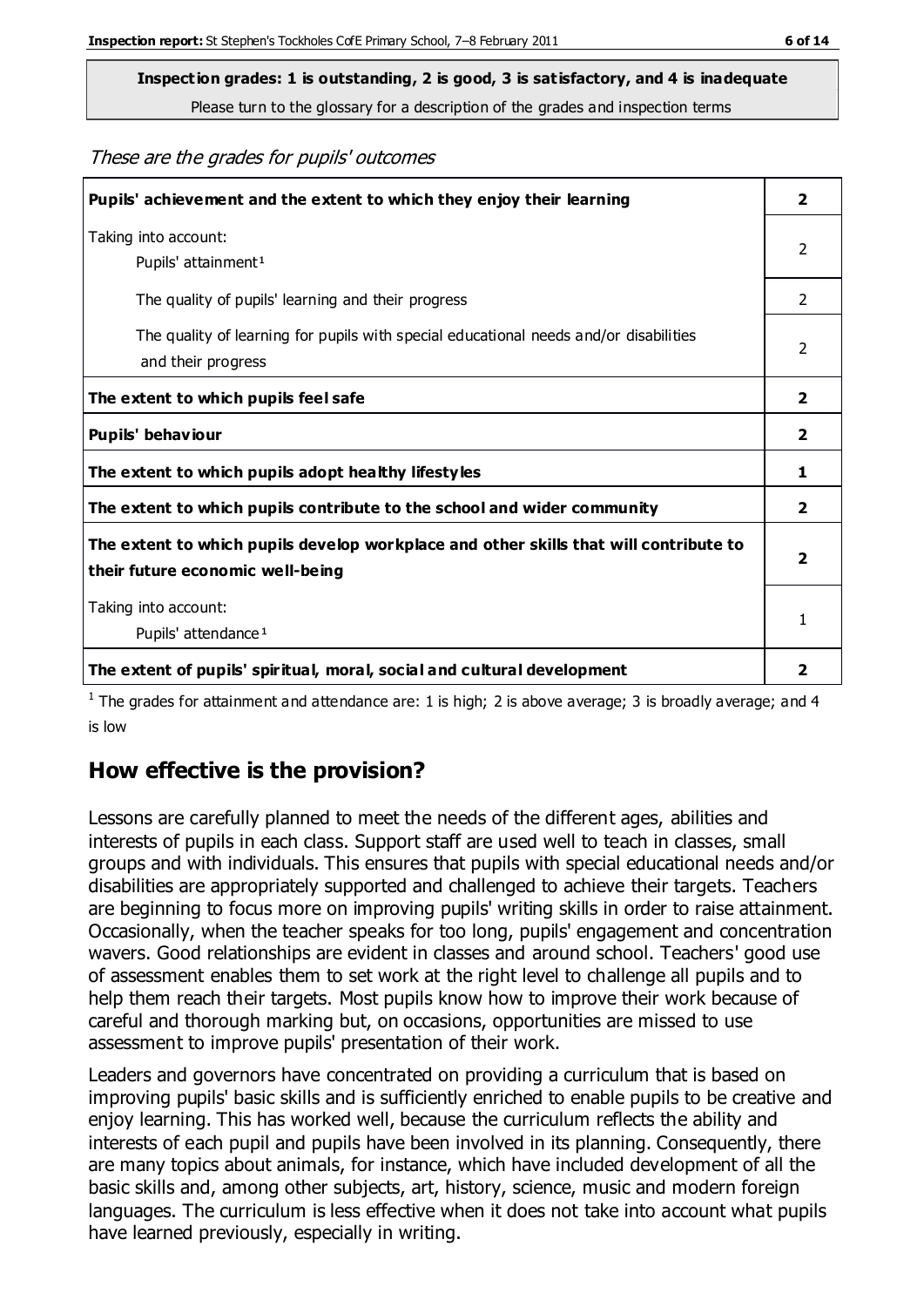# **Inspection grades: 1 is outstanding, 2 is good, 3 is satisfactory, and 4 is inadequate**

Please turn to the glossary for a description of the grades and inspection terms

Pupils with special educational needs and/or disabilities are confident and improve their self-esteem because of the outstanding personal support they receive from dedicated teachers, teaching assistants and specialist staff. The school works very effectively with outside agencies to support the most vulnerable families, to ensure the safety of all pupils and to keep attendance rates high. Pupils settle down very quickly and happily when they move into Year 1 because they are very well prepared and used to working together. Their transition to secondary school is smooth because pupils are given the opportunity to visit their next school. In addition, former pupils come back into St. Stephen's to talk to Year 6 about the next stage in their education.

| The quality of teaching                                                                                    |  |
|------------------------------------------------------------------------------------------------------------|--|
| Taking into account:<br>The use of assessment to support learning                                          |  |
| The extent to which the curriculum meets pupils' needs, including, where relevant,<br>through partnerships |  |
| The effectiveness of care, guidance and support                                                            |  |

#### **How effective are leadership and management?**

Leaders, members of the governing body and staff are determined to improve pupils' personal and academic development. They have adopted a new assessment system to support pupils' progress towards their challenging targets. Differences in pupils' attainment in writing, for example, are beginning to narrow, reflecting the school's commitment to equality of opportunity. The school places a strong focus on tackling discrimination, based on the promotion of respect for people from all walks of life. Leaders are working hard to improve this further by developing pupils' understanding of the cultural diversity of the town. Safeguarding arrangements go beyond national requirements, especially in staff training and in the use of funds to help make the site secure. The governing body is actively involved in school life and supports the school's work well. It is increasingly challenging the school's performance, but has not been fully involved in measuring the effectiveness of the school's actions. The management of finances is astute and the governing body has successfully managed financial resources to reduce the school's deficit considerably.

The promotion of community cohesion is a particular strength of the school's work because of the school's wide contribution to a range of activities at local, national and international level. As well as links with local schools, there is a close partnership with a school in Egypt. The school welcomes its relationship with parents and carers and fosters their involvement in school life.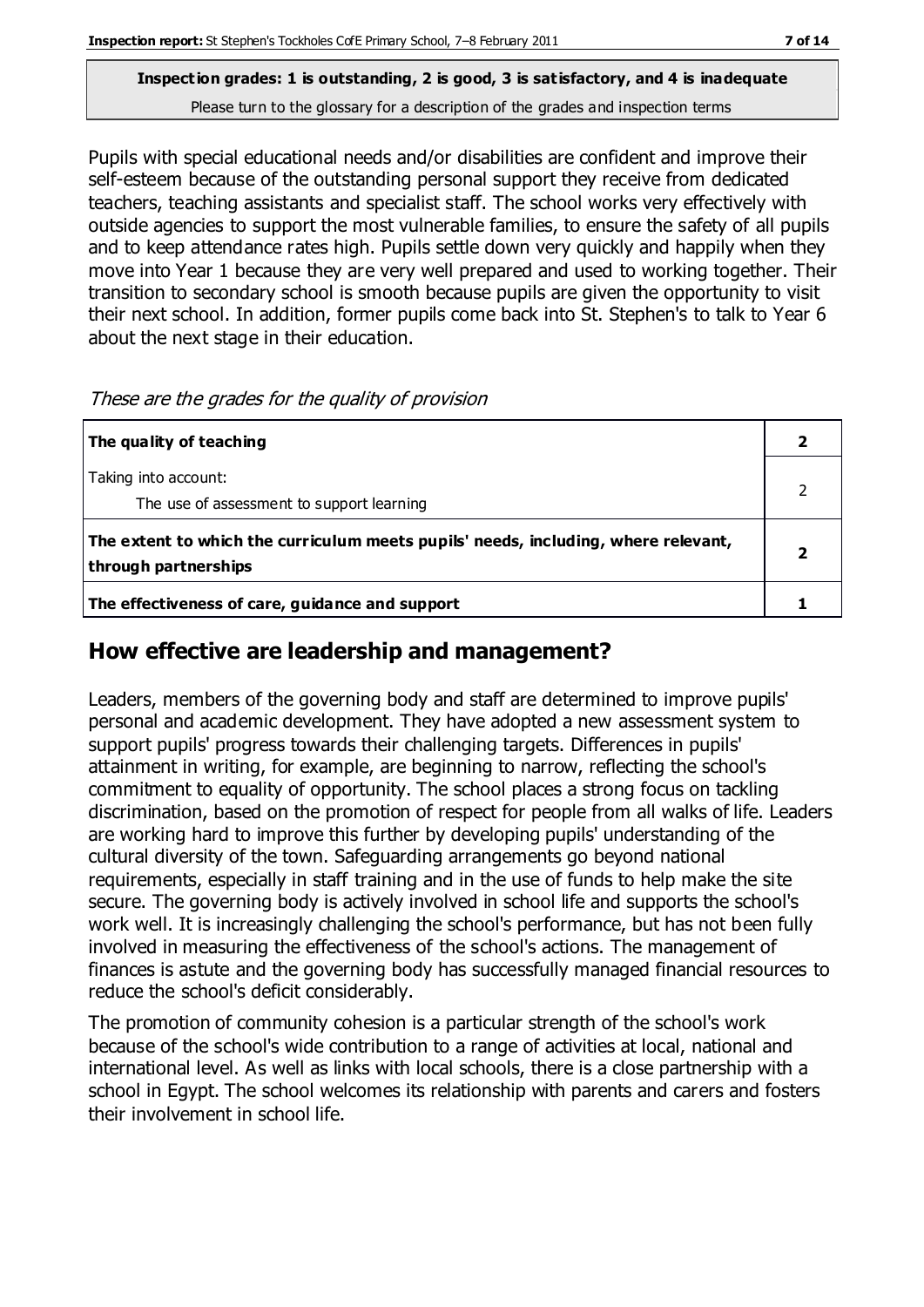**Inspection grades: 1 is outstanding, 2 is good, 3 is satisfactory, and 4 is inadequate**

Please turn to the glossary for a description of the grades and inspection terms

These are the grades for leadership and management

| The effectiveness of leadership and management in embedding ambition and driving<br>improvement                                                                  |                         |
|------------------------------------------------------------------------------------------------------------------------------------------------------------------|-------------------------|
| Taking into account:<br>The leadership and management of teaching and learning                                                                                   | 2                       |
| The effectiveness of the governing body in challenging and supporting the<br>school so that weaknesses are tackled decisively and statutory responsibilities met | $\overline{\mathbf{2}}$ |
| The effectiveness of the school's engagement with parents and carers                                                                                             | $\mathbf{2}$            |
| The effectiveness of partnerships in promoting learning and well-being                                                                                           | $\mathbf{2}$            |
| The effectiveness with which the school promotes equality of opportunity and tackles<br>discrimination                                                           | $\overline{\mathbf{2}}$ |
| The effectiveness of safeguarding procedures                                                                                                                     | $\overline{\mathbf{2}}$ |
| The effectiveness with which the school promotes community cohesion                                                                                              | $\mathbf{2}$            |
| The effectiveness with which the school deploys resources to achieve value for money                                                                             | 2                       |

#### **Early Years Foundation Stage**

Children are looked after carefully, enjoy taking part in the many activities prepared for them and are very enthusiastic about playing and learning. Teaching quality is good and is particularly effective in activities where children use their own knowledge and experiences to extend their learning. In one activity, children used plastic money and priced plants and flowers to act as shopkeepers and customers. They took turns to carefully work out sums to determine what change the customer required. Occasionally, children sit on the carpet for too long and some become restless. Although the teaching and learning of writing skills is well planned, there are too few opportunities for children to practice their skills in their own time in play activities, both indoors and outdoors. Positive relationships between children and adults characterise the careful attention to children's needs that is evident in this welcoming setting. Leadership and management are good. Staff work very well as a team and there are very good links with parents and carers, who are very supportive of their children's learning, both in school and at home.

**Overall effectiveness of the Early Years Foundation Stage 2** Taking into account: Outcomes for children in the Early Years Foundation Stage 2 The quality of provision in the Early Years Foundation Stage 2 The effectiveness of leadership and management of the Early Years Foundation Stage 2

These are the grades for the Early Years Foundation Stage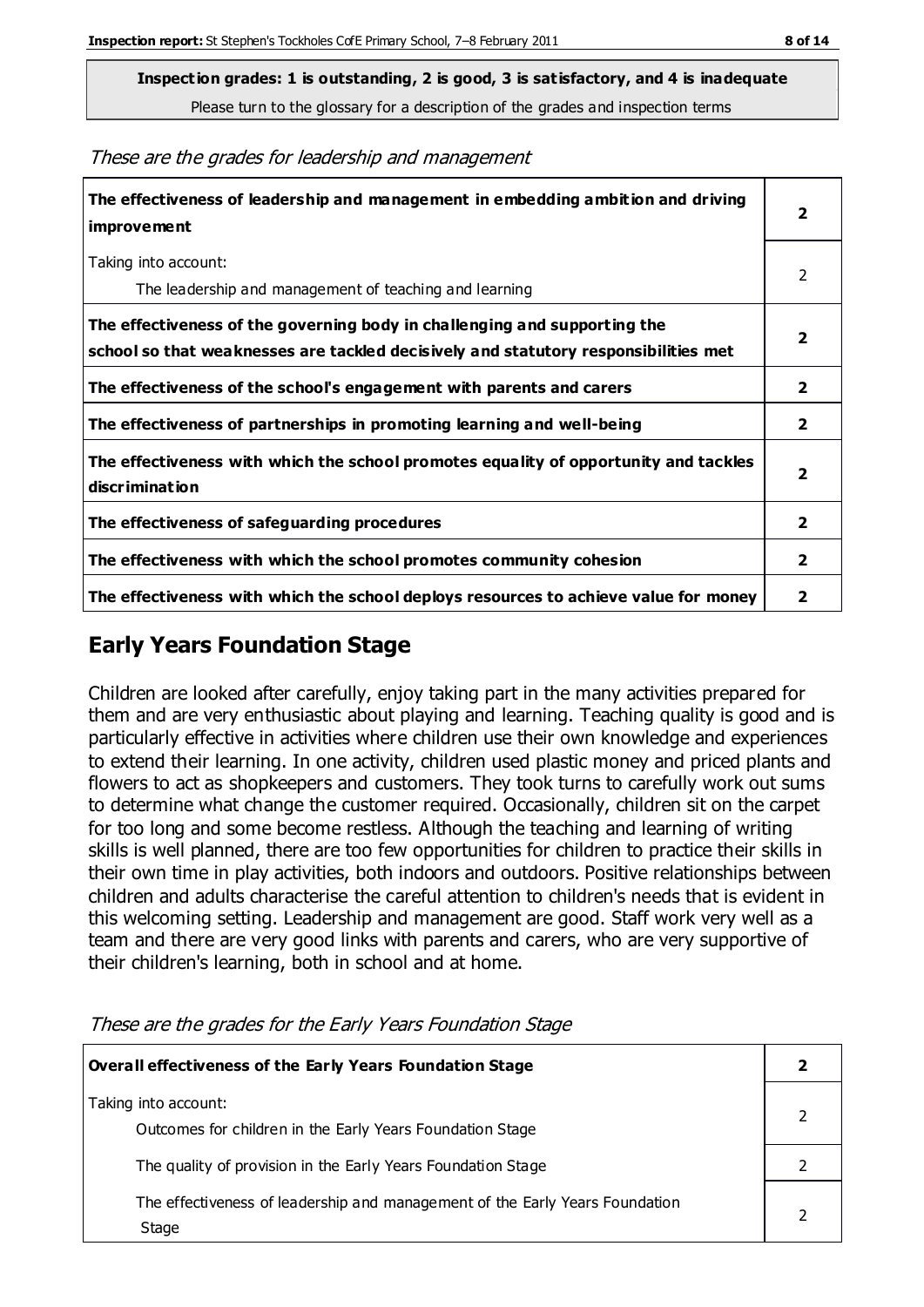**Inspection grades: 1 is outstanding, 2 is good, 3 is satisfactory, and 4 is inadequate** Please turn to the glossary for a description of the grades and inspection terms

#### **Views of parents and carers**

Almost a half of parents and carers responded through the completed questionnaires, sometimes for more than one child. Of these, the vast majority were happy with the school's provision and indicated that their children enjoyed school and that pupils' behaviour was good. All parents and carers agreed that the school helped their children to have a healthy lifestyle and inspection findings confirm that this aspect is excellent. A very small number of parents and carers had concerns, for example, about their child's progress and whether behaviour was dealt with effectively. The inspector did not find evidence to support these views.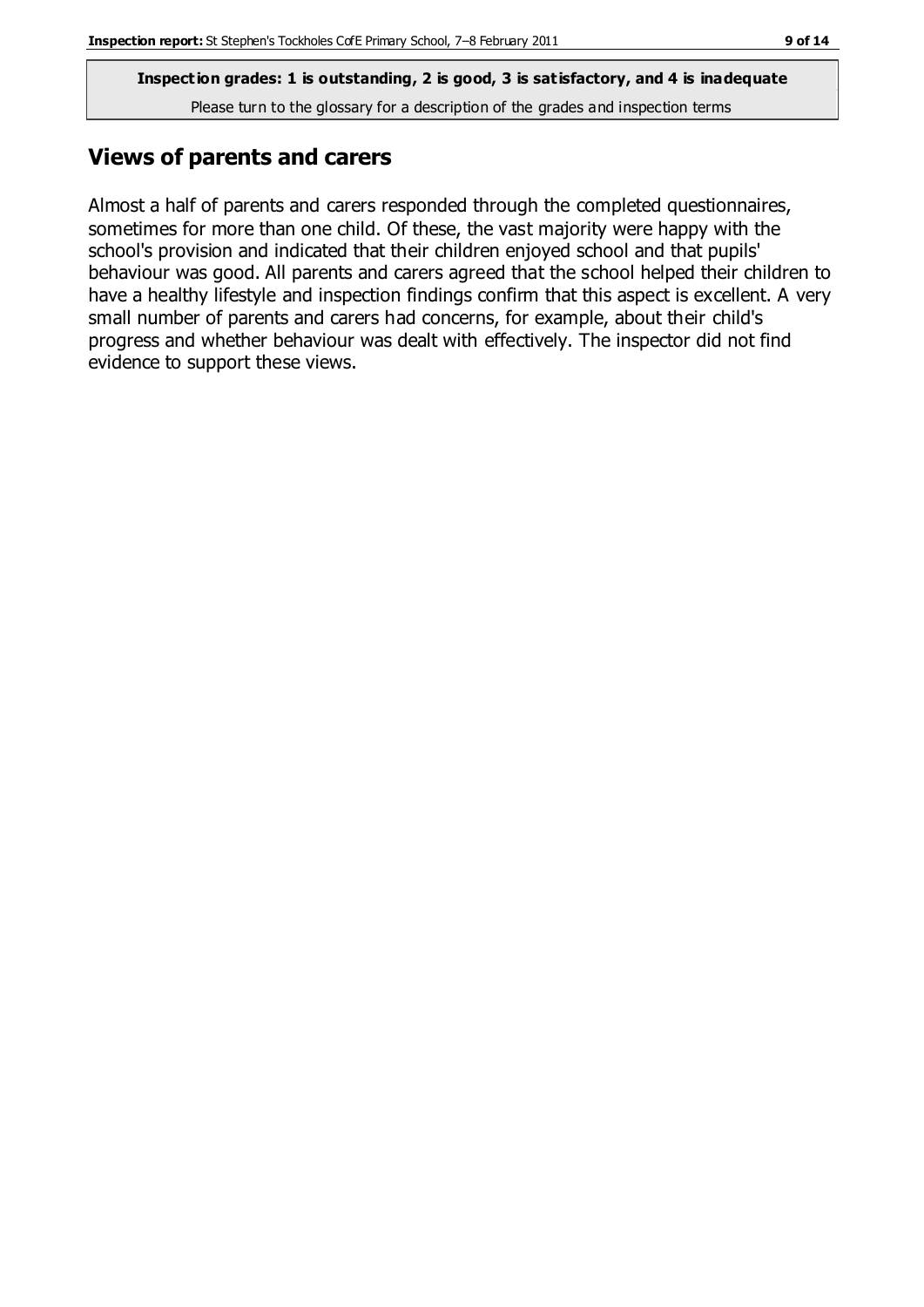#### **Responses from parents and carers to Ofsted's questionnaire**

Ofsted invited all the registered parents and carers of pupils registered at St Stephen's Tockholes CofE Primary School to complete a questionnaire about their views of the school.

In the questionnaire, parents and carers were asked to record how strongly they agreed with 13 statements about the school.

The inspector received 16 completed questionnaires by the end of the on-site inspection. In total, there are 49 pupils registered at the school.

| <b>Statements</b>                                                                                                                                                                                                                                       | <b>Strongly</b><br>agree |               | <b>Agree</b>   |               | <b>Disagree</b> |               | <b>Strongly</b><br>disagree |               |
|---------------------------------------------------------------------------------------------------------------------------------------------------------------------------------------------------------------------------------------------------------|--------------------------|---------------|----------------|---------------|-----------------|---------------|-----------------------------|---------------|
|                                                                                                                                                                                                                                                         | <b>Total</b>             | $\frac{0}{0}$ | <b>Total</b>   | $\frac{0}{0}$ | <b>Total</b>    | $\frac{0}{0}$ | <b>Total</b>                | $\frac{0}{0}$ |
| My child enjoys school                                                                                                                                                                                                                                  | 12                       | 75            | 4              | 25            | 0               | $\mathbf 0$   | 0                           | $\mathbf 0$   |
| The school keeps my child<br>safe                                                                                                                                                                                                                       | 13                       | 81            | $\overline{2}$ | 13            | $\mathbf{1}$    | 6             | $\mathbf 0$                 | $\mathbf 0$   |
| My school informs me about<br>my child's progress                                                                                                                                                                                                       | 11                       | 69            | 5              | 31            | 0               | $\mathbf 0$   | $\mathbf 0$                 | $\mathbf 0$   |
| My child is making enough<br>progress at this school                                                                                                                                                                                                    | 10                       | 63            | 5              | 31            | 0               | $\mathbf 0$   | $\mathbf{1}$                | 6             |
| The teaching is good at this<br>school                                                                                                                                                                                                                  | 11                       | 69            | 4              | 25            | $\mathbf{1}$    | 6             | $\mathbf 0$                 | $\mathbf 0$   |
| The school helps me to<br>support my child's learning                                                                                                                                                                                                   | 10                       | 63            | 5              | 31            | $\mathbf{1}$    | 6             | $\mathbf 0$                 | $\mathbf 0$   |
| The school helps my child to<br>have a healthy lifestyle                                                                                                                                                                                                | 9                        | 56            | $\overline{7}$ | 44            | $\mathbf 0$     | $\mathbf 0$   | $\mathbf 0$                 | $\mathbf 0$   |
| The school makes sure that<br>my child is well prepared for<br>the future (for example<br>changing year group,<br>changing school, and for<br>children who are finishing<br>school, entering further or<br>higher education, or entering<br>employment) | $\overline{7}$           | 44            | 6              | 38            | $\mathbf{1}$    | 6             | $\mathbf 0$                 | $\mathbf 0$   |
| The school meets my child's<br>particular needs                                                                                                                                                                                                         | 10                       | 63            | 6              | 38            | $\mathbf 0$     | $\mathbf 0$   | $\mathbf 0$                 | $\mathbf 0$   |
| The school deals effectively<br>with unacceptable behaviour                                                                                                                                                                                             | 8                        | 50            | $\overline{7}$ | 44            | $\mathbf{1}$    | 6             | $\mathbf 0$                 | $\mathbf 0$   |
| The school takes account of<br>my suggestions and concerns                                                                                                                                                                                              | 7                        | 44            | 9              | 56            | 0               | $\mathbf 0$   | 0                           | 0             |
| The school is led and<br>managed effectively                                                                                                                                                                                                            | 9                        | 56            | 6              | 38            | $\mathbf{1}$    | 6             | $\mathbf 0$                 | $\mathbf 0$   |
| Overall, I am happy with my<br>child's experience at this<br>school                                                                                                                                                                                     | 11                       | 69            | 5              | 31            | $\pmb{0}$       | $\pmb{0}$     | $\pmb{0}$                   | $\pmb{0}$     |

The table above summarises the responses that parents and carers made to each statement. The percentages indicate the proportion of parents and carers giving that response out of the total number of completed questionnaires. Where one or more parents and carers chose not to answer a particular question, the percentages will not add up to 100%.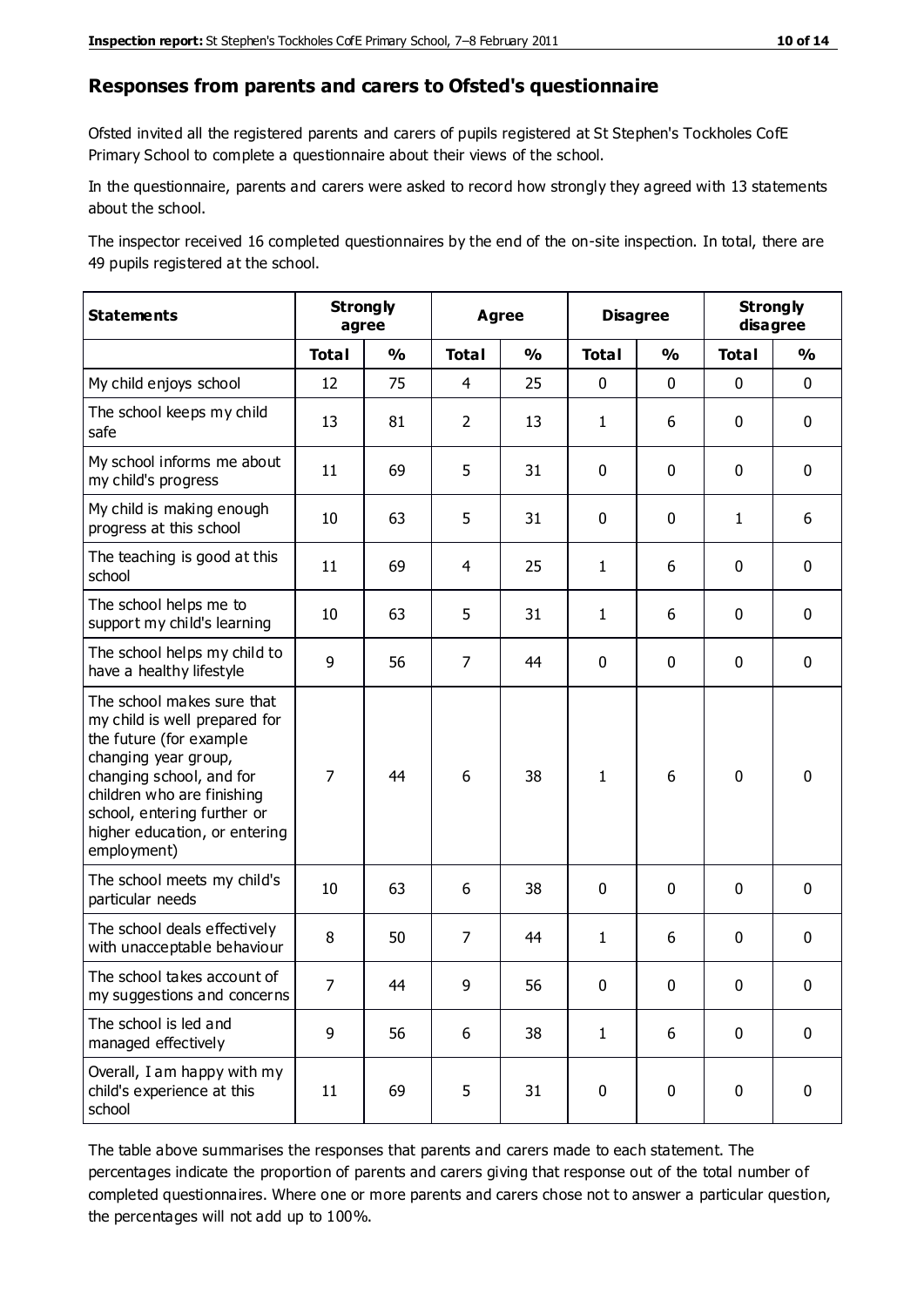#### **Glossary**

| Grade   | <b>Judgement</b> | <b>Description</b>                                                                                                                                                                                                            |
|---------|------------------|-------------------------------------------------------------------------------------------------------------------------------------------------------------------------------------------------------------------------------|
| Grade 1 | Outstanding      | These features are highly effective. An outstanding school<br>provides exceptionally well for all its pupils' needs.                                                                                                          |
| Grade 2 | Good             | These are very positive features of a school. A school that<br>is good is serving its pupils well.                                                                                                                            |
| Grade 3 | Satisfactory     | These features are of reasonable quality. A satisfactory<br>school is providing adequately for its pupils.                                                                                                                    |
| Grade 4 | Inadequate       | These features are not of an acceptable standard. An<br>inadequate school needs to make significant improvement<br>in order to meet the needs of its pupils. Ofsted inspectors<br>will make further visits until it improves. |

#### **What inspection judgements mean**

#### **Overall effectiveness of schools**

|                       | Overall effectiveness judgement (percentage of schools) |      |                     |                   |
|-----------------------|---------------------------------------------------------|------|---------------------|-------------------|
| <b>Type of school</b> | <b>Outstanding</b>                                      | Good | <b>Satisfactory</b> | <b>Inadequate</b> |
| Nursery schools       | 59                                                      | 35   | 3                   | 3                 |
| Primary schools       | 9                                                       | 44   | 39                  | 7                 |
| Secondary schools     | 13                                                      | 36   | 41                  | 11                |
| Sixth forms           | 15                                                      | 39   | 43                  | 3                 |
| Special schools       | 35                                                      | 43   | 17                  | 5                 |
| Pupil referral units  | 21                                                      | 42   | 29                  | 9                 |
| All schools           | 13                                                      | 43   | 37                  | 8                 |

New school inspection arrangements were introduced on 1 September 2009. This means that inspectors now make some additional judgements that were not made previously.

The data in the table above are for the period 1 September 2009 to 31 August 2010 and are consistent with the latest published official statistics about maintained school inspec tion outcomes (see **[www.ofsted.gov.uk](http://www.ofsted.gov.uk/)**).

The sample of schools inspected during 2009/10 was not representative of all schools nationally, as weaker schools are inspected more frequently than good or outstanding schools.

Percentages are rounded and do not always add exactly to 100.

Sixth form figures reflect the judgements made for the overall effectiveness of the sixth form in secondary schools, special schools and pupil referral units.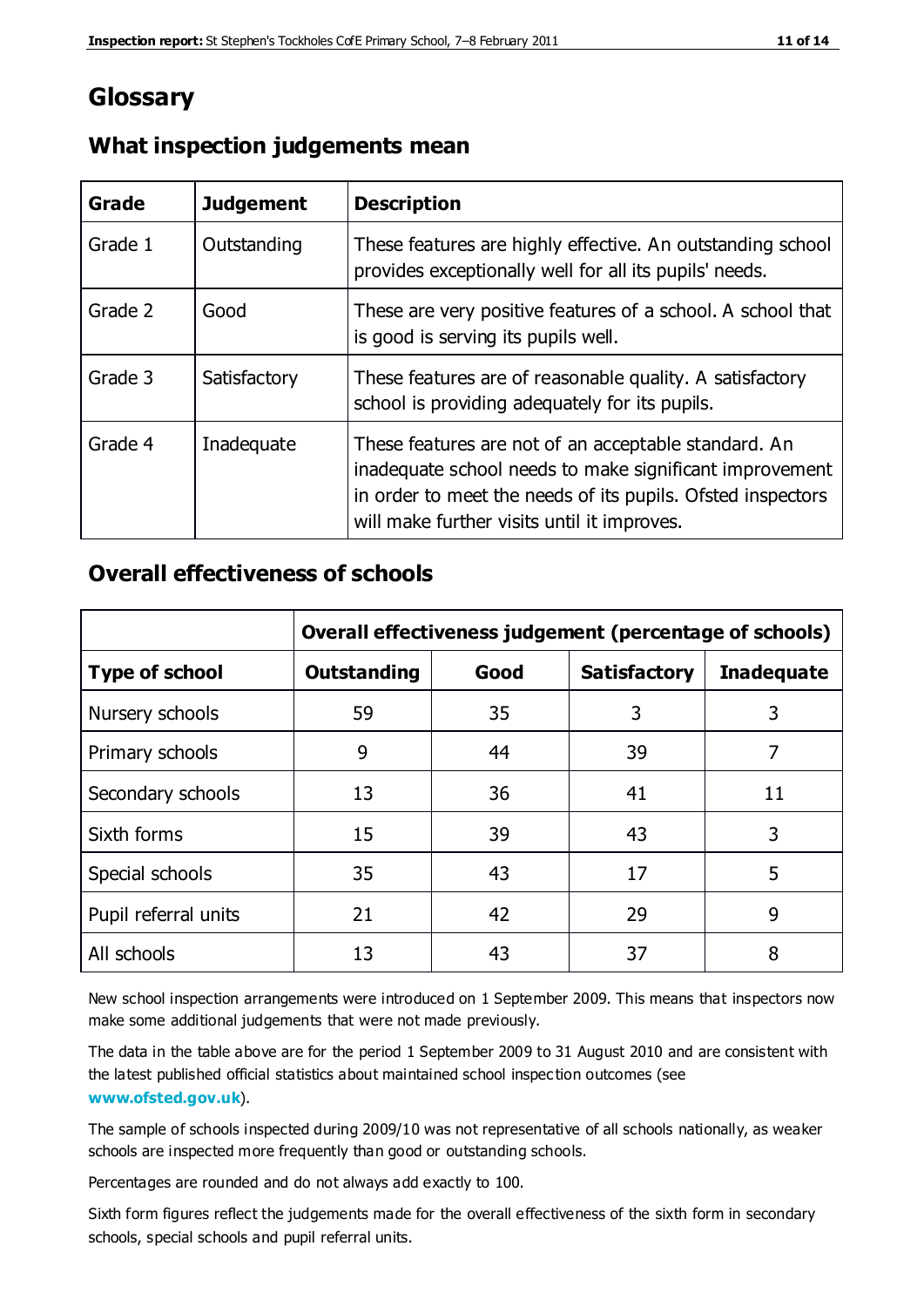### **Common terminology used by inspectors**

| Achievement:               | the progress and success of a pupil in their learning,<br>development or training.                                                                                                                                                          |
|----------------------------|---------------------------------------------------------------------------------------------------------------------------------------------------------------------------------------------------------------------------------------------|
| Attainment:                | the standard of the pupils' work shown by test and<br>examination results and in lessons.                                                                                                                                                   |
| Capacity to improve:       | the proven ability of the school to continue<br>improving. Inspectors base this judgement on what<br>the school has accomplished so far and on the quality<br>of its systems to maintain improvement.                                       |
| Leadership and management: | the contribution of all the staff with responsibilities,<br>not just the headteacher, to identifying priorities,<br>directing and motivating staff and running the school.                                                                  |
| Learning:                  | how well pupils acquire knowledge, develop their<br>understanding, learn and practise skills and are<br>developing their competence as learners.                                                                                            |
| Overall effectiveness:     | inspectors form a judgement on a school's overall<br>effectiveness based on the findings from their<br>inspection of the school. The following judgements,<br>in particular, influence what the overall effectiveness<br>judgement will be. |
|                            | The school's capacity for sustained<br>improvement.                                                                                                                                                                                         |
|                            | Outcomes for individuals and groups of pupils.                                                                                                                                                                                              |
|                            | The quality of teaching.                                                                                                                                                                                                                    |
|                            | The extent to which the curriculum meets<br>pupils' needs, including, where relevant,<br>through partnerships.                                                                                                                              |
|                            | The effectiveness of care, guidance and<br>support.                                                                                                                                                                                         |
| Progress:                  | the rate at which pupils are learning in lessons and<br>over longer periods of time. It is often measured by<br>comparing the pupils' attainment at the end of a key                                                                        |

stage with their attainment when they started.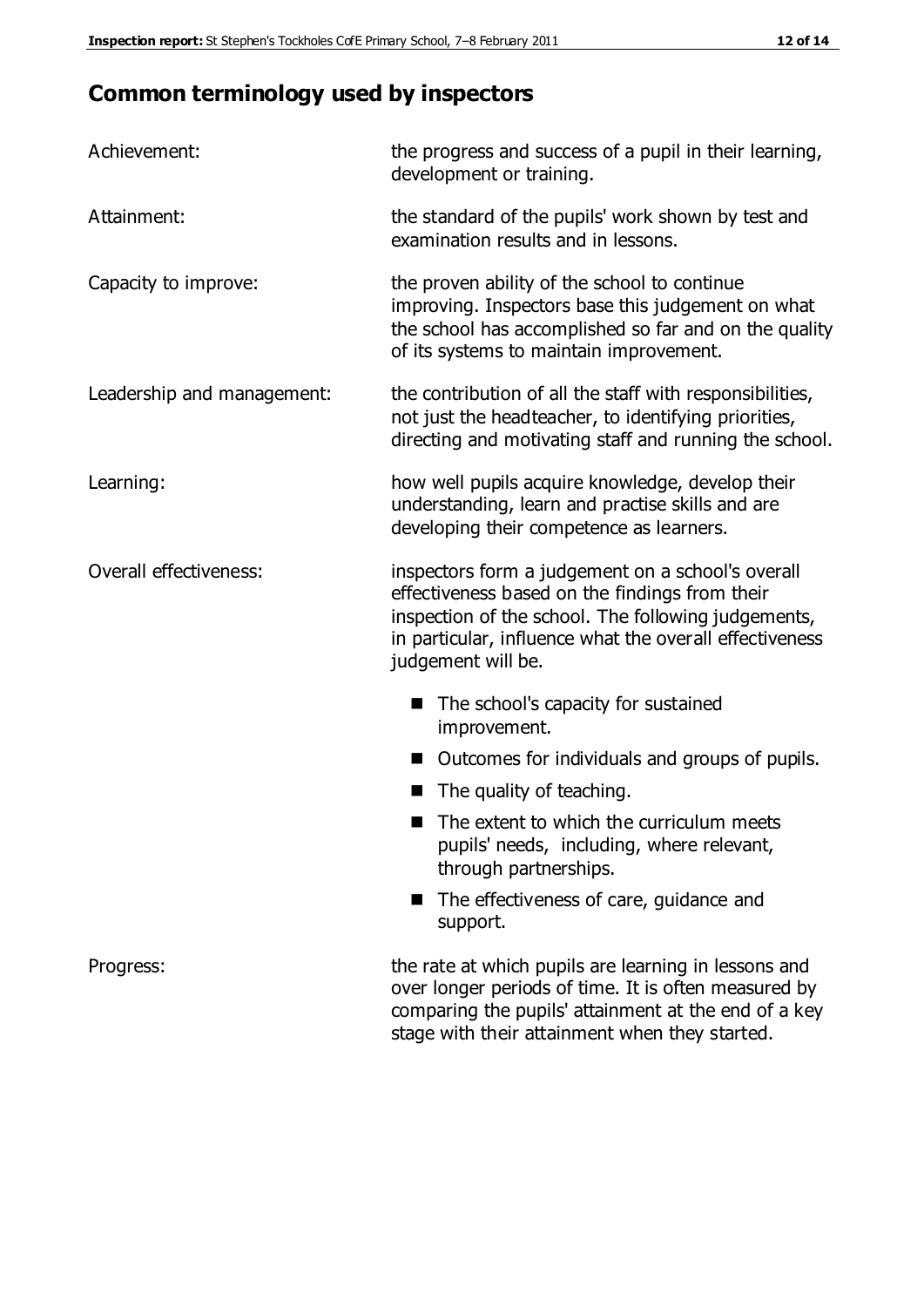#### **This letter is provided for the school, parents and carers to share with their children. It describes Ofsted's main findings from the inspection of their school.**

9 February 2011

#### Dear Pupils

#### **Inspection of St Stephen's Tockholes CofE Primary School, Darwen, BB3 0LX**

I wish to thank you for your help and for talking with me when I visited your school. I listened carefully to what you had to say and looked closely at the returned questionnaires many of you completed. I would particularly like to thank the pupils who held a meeting with me. You were all very polite and welcoming and I enjoyed my visit very much. Thank you all.

You are cared for extremely well and become confident and caring young people. Unsurprisingly, you enjoy coming to school and your attendance is first-rate. Well done to you and your families! You are exceptionally health conscious and keen to keep fit through all your sporting activities. Children in the Reception class are welcomed into school and enjoy playing and learning.

You make good progress in your work, which is of a good standard. You do your best work in reading and mathematics. I would like you to improve your work in writing. I have asked your school to concentrate more on improving your handwriting, your presentation of work and your spelling, punctuation and grammar. I would like younger children, in particular, to have more chances to practise their writing. I have also asked your school to make sure the governing body and teachers are involved in seeing how well you are doing in improving your work, especially in writing. You can play a part in this because I know how much you enjoy a challenge and like doing well in all your subjects.

I wish you all the very best for your future.

Yours sincerely

Marie Cordey Lead inspector